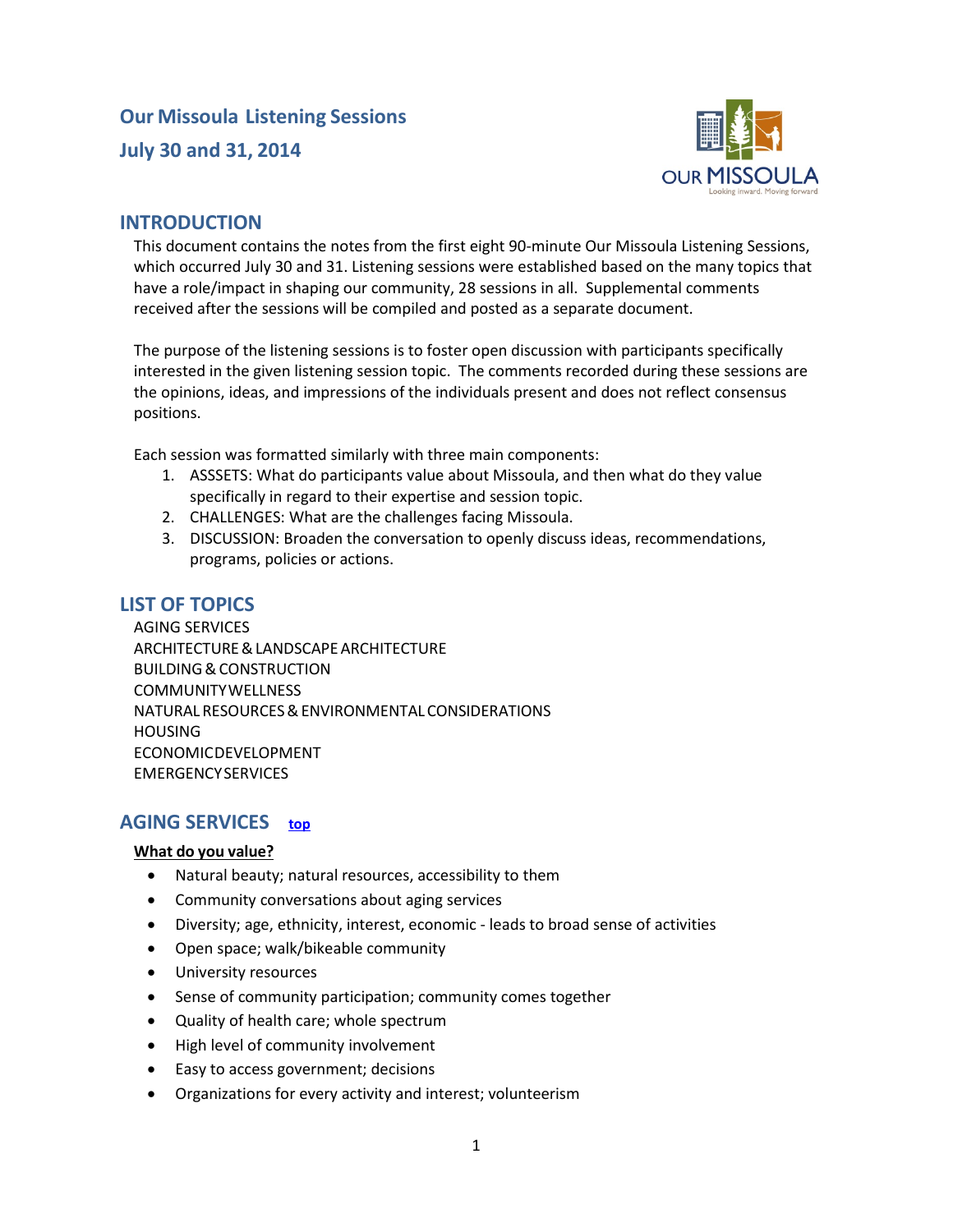- Gateway for aging services; clients can understand what is available; easier for consumer and makes providing services more efficient
- UM geriatric education center; health care profession to increase understanding
- Working together to meet increasing needs as population ages
- Relatively safe community
- Volunteers are very well trained and skilled

- University system improve funding and support for geriatric education; undergrad and graduate programs; need increase in geriatric services
- Workforce; make sure curricula is added for better training and understanding; better awareness of geriatric issues
- There are little incentives to become a geriatric professional
- Need a heightened awareness of geriatric needs by businesses
- Coordination by various activities; data needs to be coordinated and documented; higher profile; aging will impact all areas of community building
- Changes to service delivery because of aging
- Children no longer in community
- Older adults need to stay engaged in community to stay healthy; need services to stay engaged; community does better job than state and feds
- Livability and accessibility in the home; more housing accessible to more age groups; make choices in 50's & 60's that facilitate aging in place
- Providing basic home services
- Promotion of what older folks have to offer
- Increase of Alzheimer's; prevention and avoidance; awareness; appropriate care as cognition declines
- Montana does not have Alzheimer's plan; the City should
- Tailor community information to older folks (i.e. parking) with meetings at accessible locations & times; sensitivity training to officials about older folks
- Pay for caregivers doesn't allow for adequate training work is not valued
- Older workers face a preference for younger people that are paid less; need a "think tank" for mentoring and info sharing.
- Contribute relationships with elders to maintain balance
- Coordinate volunteerism that supports community organizations, culture; opportunity for continued learning; proper utilization of volunteers
- Transportation continues to be a barrier for elder engagement
- Lack of effort to promote physical activity; programs available but lack funding. (i.e. Fall Prevention Program)
- Suicide rate is higher among seniors
- State level lack of leadership and funding for crisis response and training
- Health professional shortage in 54 counties in the State; Montana gets a grade of "F" from national organization on mental health
- Few housing choices available for elders wanting to downsize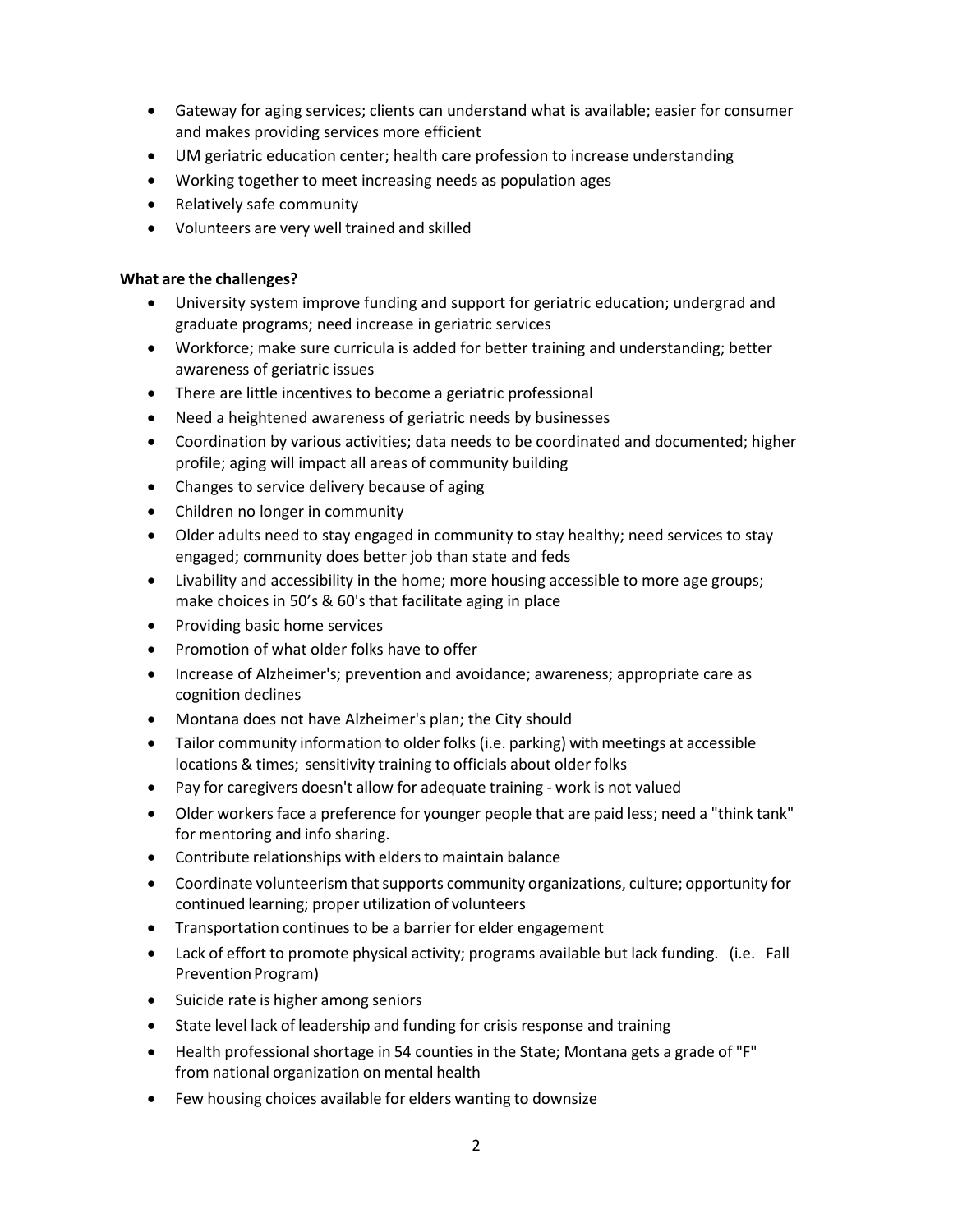- Make communities accessible like Blue zone cities
- Make transportation decisions that don't exclude captive riders (i.e. elders)
- Develop a better integrated policy on psychiatric care (Improper response to psychiatric crisis - send sheriff when need medical attention)
- Focus on suicide prevention, early recognition of depression, and stigma related to dementia
- Parks and Recreation department should redesign parks and update facilities
- Improve crisis response training; provide training and better coordination of response (911); increase awareness of need for appropriate crisis response; City could engage the community in training and coordination
- Support and coordinate evidence-based programs; volunteers provide lots of needed services in mental health; need anonymity in service position
- Explore cost/benefit of providing funding and services;
- Accessibility ordinance is needed for variety of housing types
- Develop other affordable housing models besides apartments for elderly wanting to downsize
- Simplify applications for assistance
- Need more opportunities and funding for congregate meals; awareness of programs and services are lacking; create new venues for service delivery
- Develop a housing co-operative for seniors on moderate incomes
- Change concept of community centers
- Address the stigma associated with accepting assistance; marketing and education needed among seniors to increase use of services
- Coordinate community health assessment; work with City; share data
- Target the senior population for input into the growth policy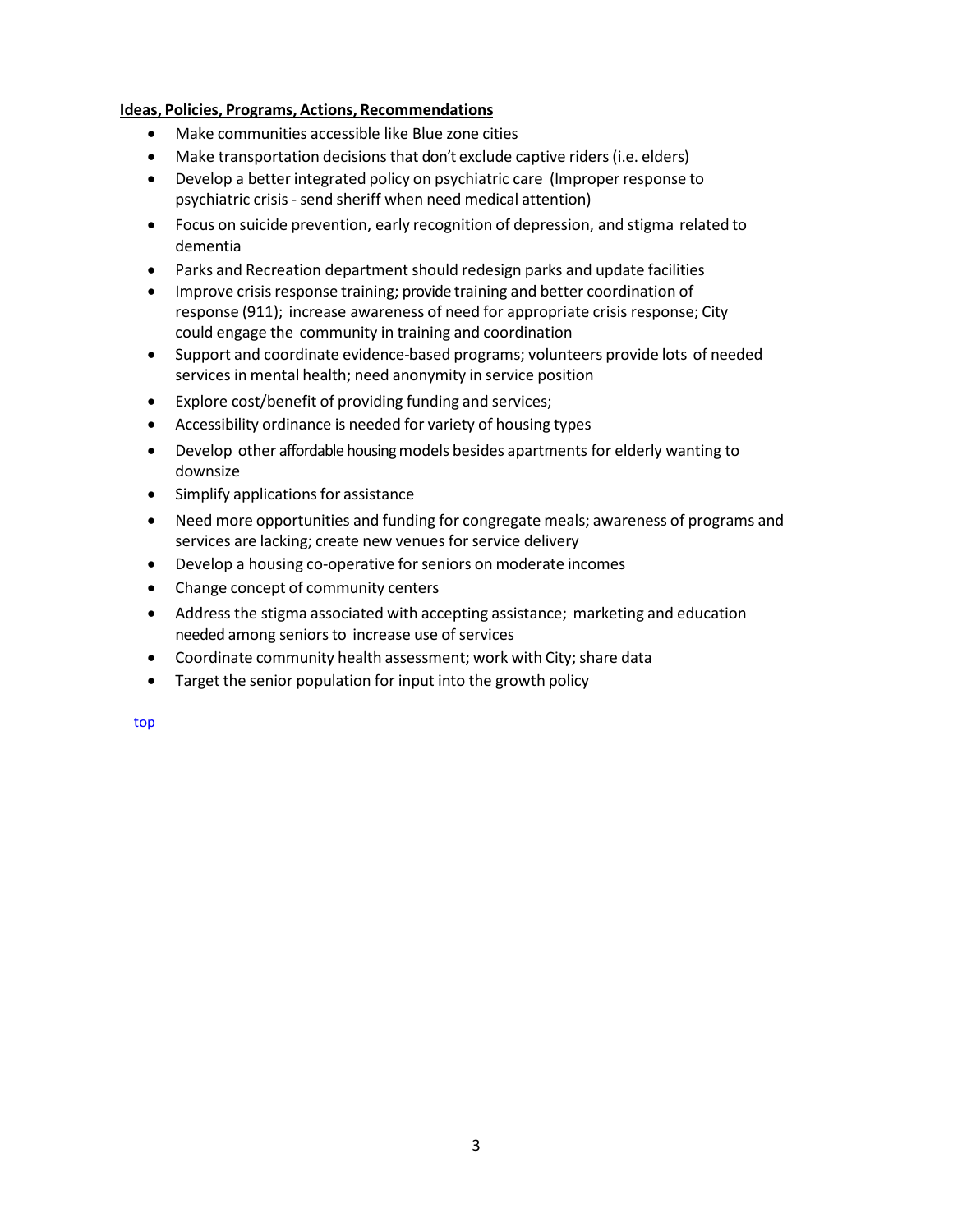# <span id="page-3-0"></span>**ARCHITECTURE & LANDSCAPE ARCHITECTURE [top](#page-0-1)**

#### **What Do You Value?**

- Vibrancy of downtown area; improvements have been made
- River as focus
- Core infrastructure and trails
- Lifestyle
- Open Space
- Trails as access; active community lifestyle
- Downtown as a place of good quality older buildings
- We could dramatically increase number of people downtown should be built upon
- Compactness of City as a whole; hasn't sprawled in size
- Split between City and County makes sense

#### **What Are the Challenges?**

- Hard to live downtown; not enough money; lack of housing
- Need less suburban zoning; planning catered around the automobile
- Politics influence zoning; residents resist density increases; insufficient land zoned for multifamily; challenge is getting zoning
- Sense of community; close-knit; density fosters that
- Some people value lower density
- Zoning provides disincentive to restoration and revitalization of neighborhoods
- Densities should be even higher in downtown core
- Federal development and housing incentives for grey fields. Take advantage of existing infrastructure
- Incentivize the Accessory Residential Unit
- Look is critical;
- Better education about density impacts don't just look at numbers
- Renters are the majority of the population and are underrepresented in these meetings
- Incentivize green building
- Trend toward more "modern" architecture
- Downtown "not that pretty" due to lack of maintenance; buildings run down; that is what makes downtowninteresting
- Global solutions not accepted; all problems must be solved on site
- There are unwritten rules for development
- Answers about codes are hard to find
- Cost of building permits "out of control"
- Lost diversity because of cost of housing and ability to make a decent living

- Increase and improve the permeability of the City
- Need mechanism for policy change
- Keep up with building changes
- Put density where it is suitable and leave lower density for areas for diversity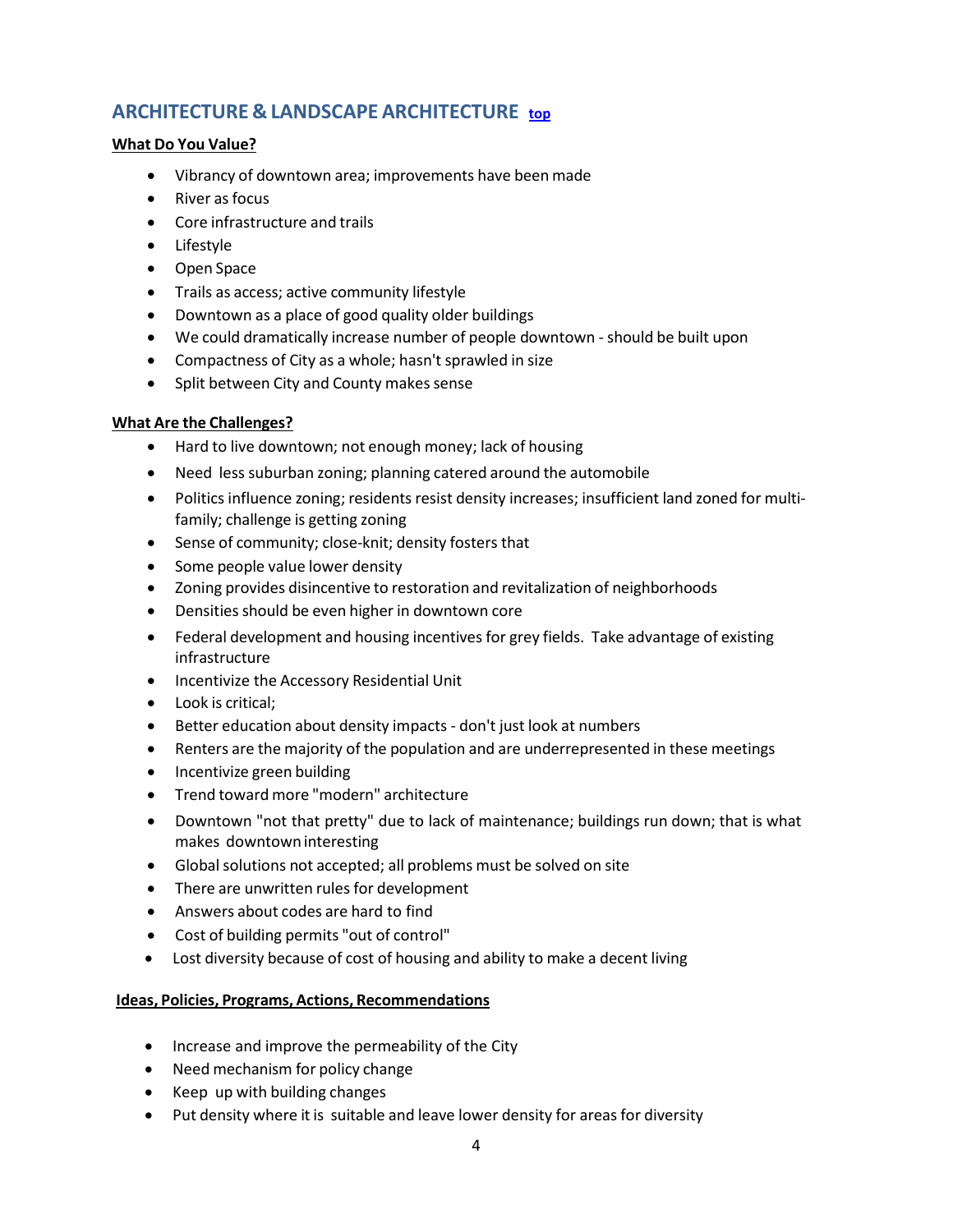- Need micro-apartments/condos for healthy seniors that are downsizing
- Need the infrastructure to telecommute
- Consider form-based zoning which would allow for higher density in appropriate areas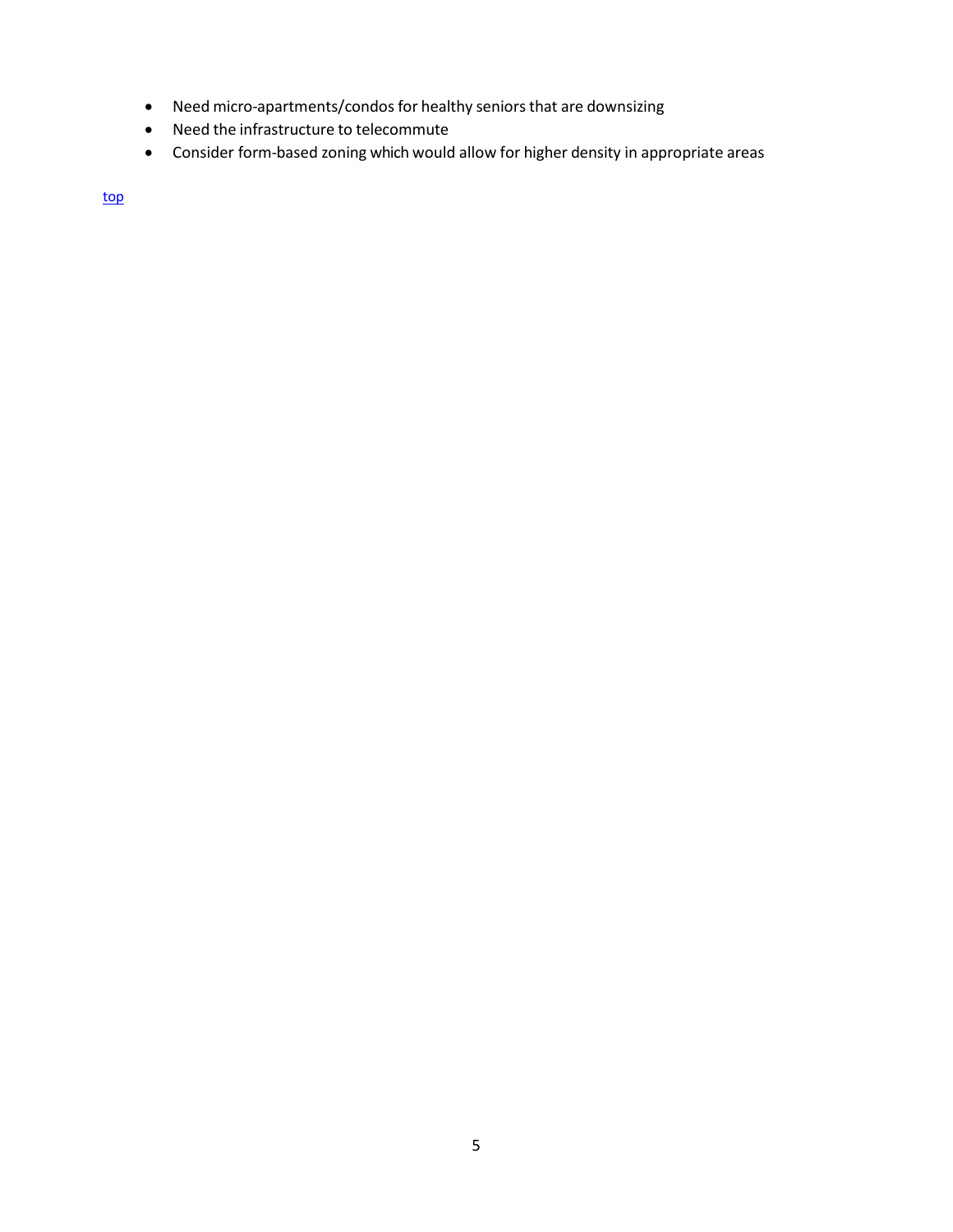# <span id="page-5-0"></span>**BUILDING & CONSTRUCTION [top](#page-0-1)**

#### **What Do You Value?**

- Safety and security
- Access to outdoor recreation
- Transportation infrastructure to more products
- University brings a diverse population
- Capacity for a diverse and vibrant local economy
- Growth opportunity for community & business
- Variety of housing opportunity; acreage for apartments; various scales of commercial also
- Natural resources (sand & gravel) available locally; ability to work with neighborsto extract & process
- Reliable, quality utilities
- Quality of health care
- University & downtown anchor a certain diversity
- Sense of community/place for a town this size
- Ability to attract and maintain quality work force

- We are a service economy; need more base economy and higher wages
- Continue to move goods & people effectively and safely
- To help businesses navigate rules and provide affordable housing, remove barriers; ombudsman
- Development Services doesn't understand the "business side of development"
- Regulations becoming more complex and expensive; can't produce affordability and at the same time put on more regulations and requirements
- City difficult to work with in terms of getting things accomplished; extremely costly to get building/development done
- Unpredictable time and cost to develop
- Development process restricts development potential due to regulations such as setbacks, open space, and environmentally sensitive areas.
- Interpretation/administration is inconsistent
- Funding; need industry to set money flowing; public & private
- Open space, walkability, etc. are all supported by business & there is a cost; community must understand that
- City procurement policies are inefficient
- Educate community on development and resources; if can't be obtained locally, cost will increase (sand & gravel)
- Negativism; lack of trust in government & business; people are not involved in the economy
- Education about what it takesto build and have a community
- Managing change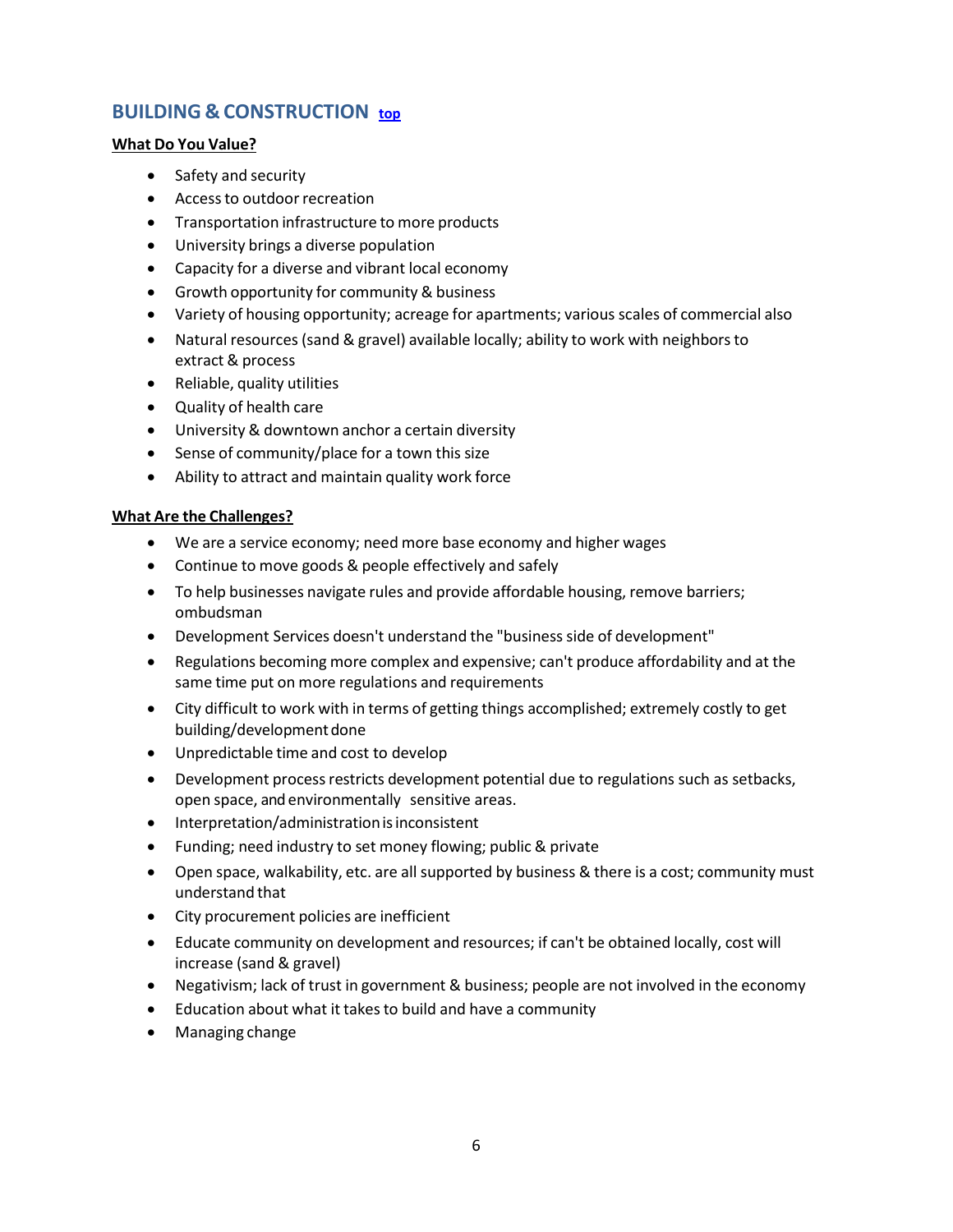- Staff reports beginning off negatively in decision making
- Council decisions seem to hammer development
- Getting to "yes" is missing; more leadership oriented to service and consensus
- Protecting water resources; secure and establish rights

- Develop programsthat promote growth; not make it expensive; incentivize desirable & productive development
- Develop a culture of supporting economic development
- Address predictability and streamlining; ability to continue to grow; not asking for more for less
- Evaluate cost in terms of total cost to builder, then decide on percentage
- Consider future revenue from a project in decision making
- Provide more efficient service (Building Permits)
- Make more appropriately zoned land available

#### **Trends**

- Increase utilization of subsidies for low income
- Urban forest is aging; mono-culture
- Technology = distracted population
- Post downturn; skills lost in recession and haven't come back
- More use of renewable resources
- Fewer young people are driving
- Streamlining in planning department
- Cost of permits keep going up; not getting more and better services
- New floodplain regulations; difficult for financing; extra workshops to show new flood maps
- Don't require things that aren't necessary due to location
- Solicit input from business and development people
- Builders & developers will "build" the community; they implement the vision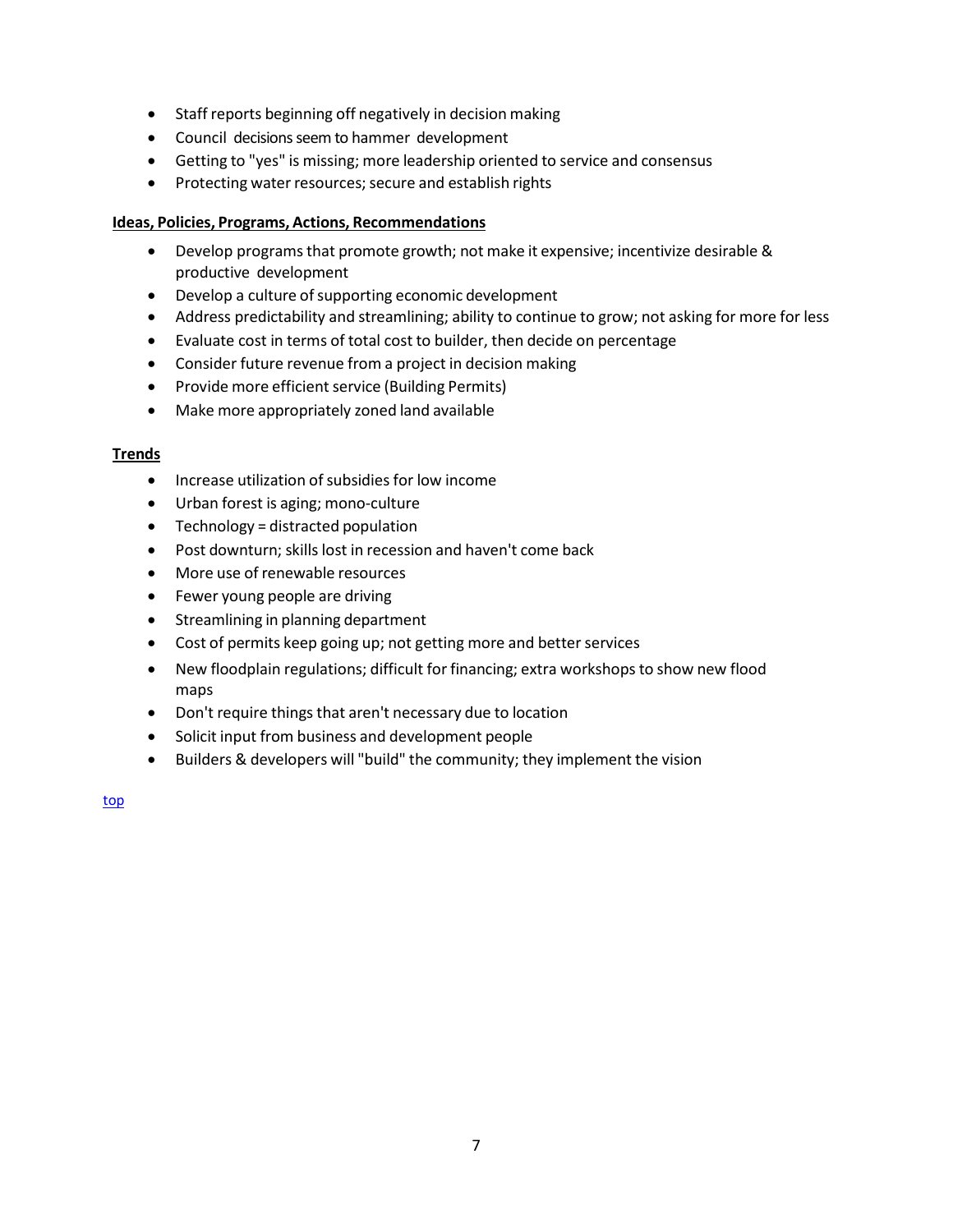# <span id="page-7-0"></span>**COMMUNITYWELLNESS [top](#page-0-1)**

#### **What Do You Value?**

- Outdoorrecreation
- History and traditions
- Easy access to food via the food bank
- Strong sense of sharing: lifestyles, recreation
- Positive community events: farmers market, concerts in the parks, etc.
- Accessto education at all levels
- Clean air & water: safe environment
- Excellent health care
- Successful and viable farmers market
- Lots of social service agencies/non-profits to meet community needs
- Vibrant trail system
- Riverfocus
- Different (variety) open space opportunities
- Strong desire to be & remain active
- Small town feel, even though not a small community
- Vibrant downtown
- Ability to get anywhere w/o a car; good bike and transit systems
- Community pride; Cultural diversity
- Family friendly; recreational opportunities geared for families

- Completion of active transportation corridors: trails, bikeways, sidewalks, etc.
- Quality affordable housing
- Funding limitations; need to prioritize
- Job opportunities; building the base economy; livable wages
- Lack of 24/7 public transportation; important because of inclement weather; no transit in outlying areas; how to serve spread out development with transit
- Replacement/rebuilding aging infrastructure
- Wildfires & wildfire smoke impacts on town
- Poverty slanted toward the young & young families. Need for more family support and services
- More kids with multiple health & mental health issues; impact on schools
- Better access to fresh food; healthy food at community events
- Alcohol use by young people; people of other cultures & ethnicity cannot relate
- Maintaining community identity; avoiding the box store epidemic
- Deployment of clean, renewable energy; need to overcome physical & political challenges and move away from fossil fuels
- Providing services & housing for an aging population
- Drinking & driving
- Potential for increased crime & law enforcement capacity to respond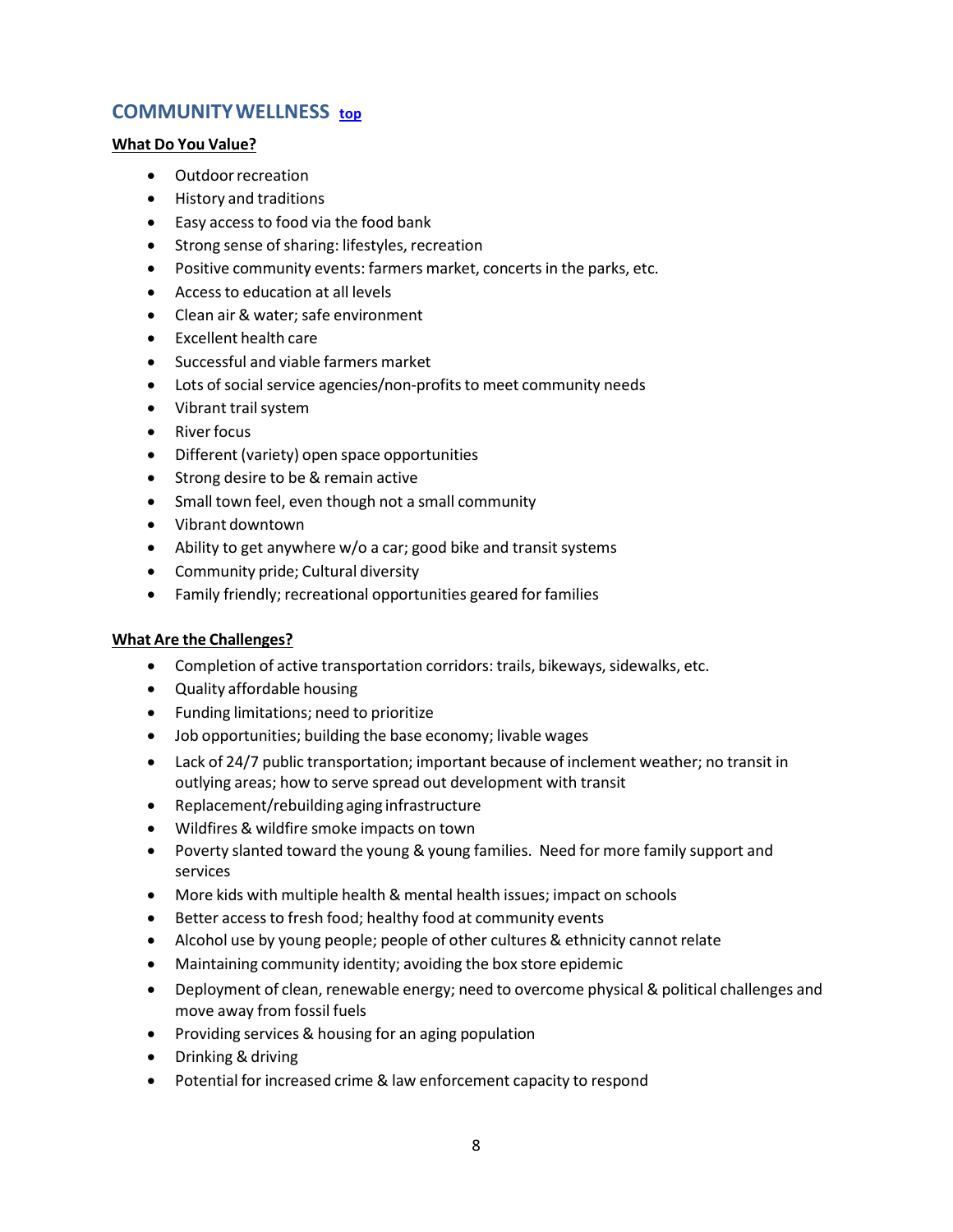- Provide 'safe' community design; jail at capacity & no accessto mental health services
- Crime in community housing; need housing for homeless transition
- Healthy families; families reflect the community.

- Open communication & work with community for sidewalks near schools
- Ensure that community gardens & non-motorized transportation are provided for Through neighborhood planning
- Require (in new development) amenities that support healthy lifestyles: parks, bikeways, sidewalk community centers, & lighting
- City-County coordination to improve the above amenities
- Partnerships with faith-based organizations to mount proactive effort to head off criminal and social issues
- Increase education of local law enforcement personnelso that the proper response is provided for each emergency or call for service
- Expand Medicaid; explore alternative funding sources
- Partner with tribes as funding is available to them; allow other segments of population to benefit from housing & other programs
- Support funding for marketing nutrition & fitness; awareness of need to fund childhood obesity program and monitor kids through high school
- Attach funding to things that make us a great community.
- Development regulations should make amenities available right away; don't wait years for parks and bikeways
- Need more dollars circulating in the community
- Need more funding for prevention; wouldn't need as much money to find cures & solutions
- Change social norms; nurturing; needs to happen over generations
- Explore energy efficiency and green building techniques
- Invest in parks and healthy living; invest for healthy work & play
- Prevention/planning; be more mindful & strategic (stick & carrot)
- Encourage recreational opportunities for youth, elderly, everybody; make sure it's used; encourage healthy behavior in next generation; instill healthy habits early; messaging---this is what healthy living looks like
- Keep health & wellness affordable
- Develop safe transitional housing
- Support amenity venues, events, and the regional parks as they are tied to economic development.
- Support community gardens & urban farming (wellness opportunities).
- Support clean air & water.
- Support active transportation.
- Support neighborhood planning; cohesive neighborhoods.
- UM should consider how students navigate personally;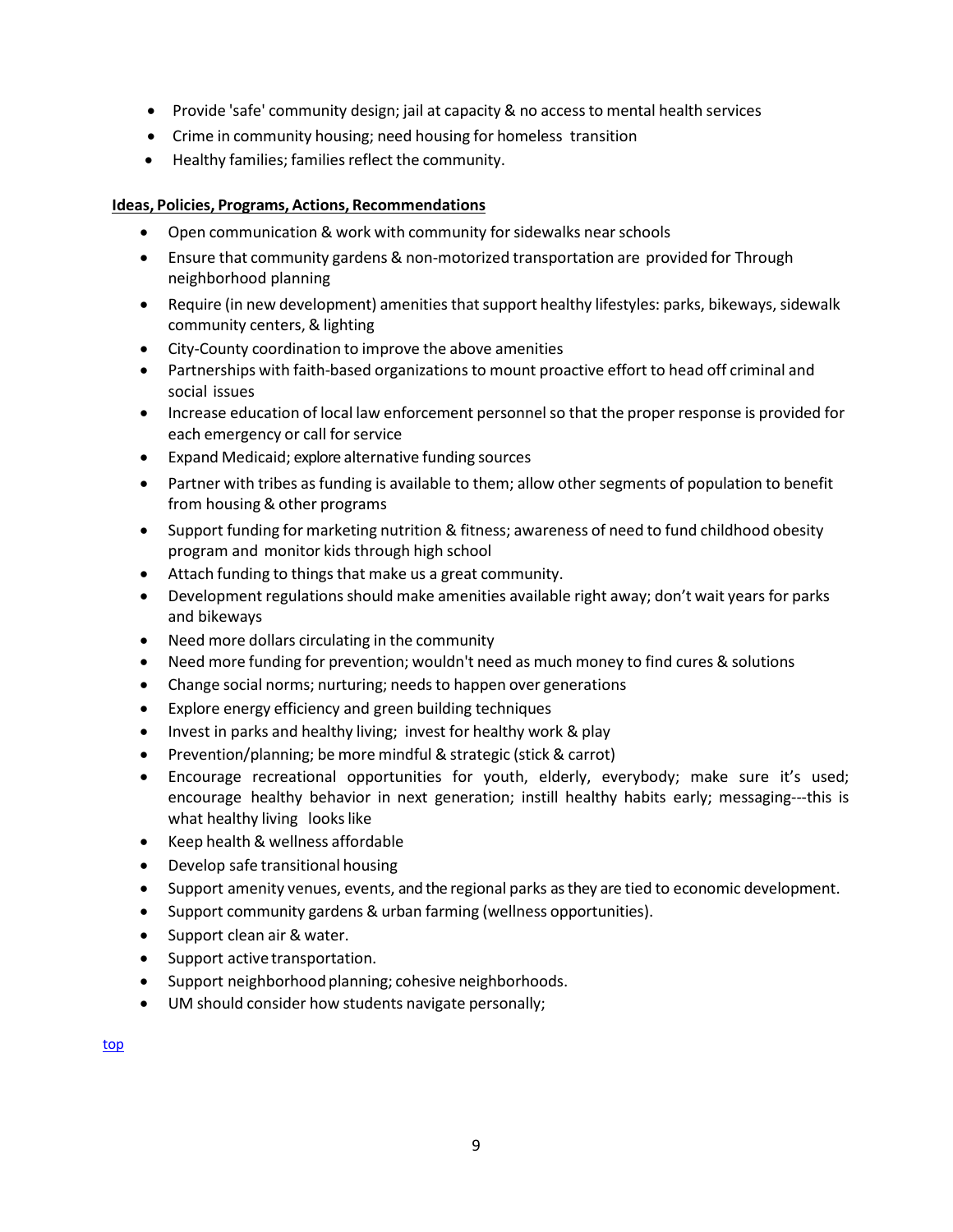# <span id="page-9-0"></span>**NATURAL RESOURCES & ENVIRONMENTAL CONSIDERATIONS [top](#page-0-1)**

#### **What Do You Value?**

- Park system and open space
- Trails system and urban forest canopy
- Streams and riparian areas
- Accessto recreation and public lands
- Active and passive recreational opportunities
- Wildlife & habitat in open spaces
- Network of community gardens & farmers; high quality agricultural soil in and around Missoula
- Funding for projects & facilities; Missoula is always willing to step up
- Community interests & volunteers; organizations; engaged citizenry
- Network of active & alternate transportation systems; able to access community without a car
- Vibrant downtown
- Trend toward higher density; more sustainability
- UM and what it brings to the community
- Clark Fork & its amenities & activities; community focal point
- Clean air & water; quality drinking water; good aquifer
- Diversity: cultural, racial, ethnic, etc.
- Unique community character; sense of place; sense of arrival; distinction as a community
- Community has the staff expertise to tackle environmental issues
- Historic preservation downtown; history of community; heritage; tribal culture
- **River restoration**
- Emerging culture of sustainability
- Native plant communities
- Urban design features from the past; boulevards; defined neighborhoods
- Unique character; good design decisions made long ago
- Local food system; Missoula as a hub for local producers

- Population growth
- Funding to make the vision happen; continuing maintenance of what we have
- Wildlife conflicts; in City & wildland urban interface (WUI) area (deer, bear, lions)
- Short-term mindset; need to think more long term as a community
- State law restricts what can be done; make it difficult to do positive things for the community
- Easier & less costly to develop Greenfields than Brownfields; inflates land values in town
- City & County aren't working together as well as needed to address challenges
- Lack of subdivision regulations that require mitigation of agriculture and agriculture water resources; criteria not applied; what does mitigation look like?
- Inherent conflict between rural and urban
- Maintaining less obvious plants & animals; consideration of species of concern is lacking in subdivision planning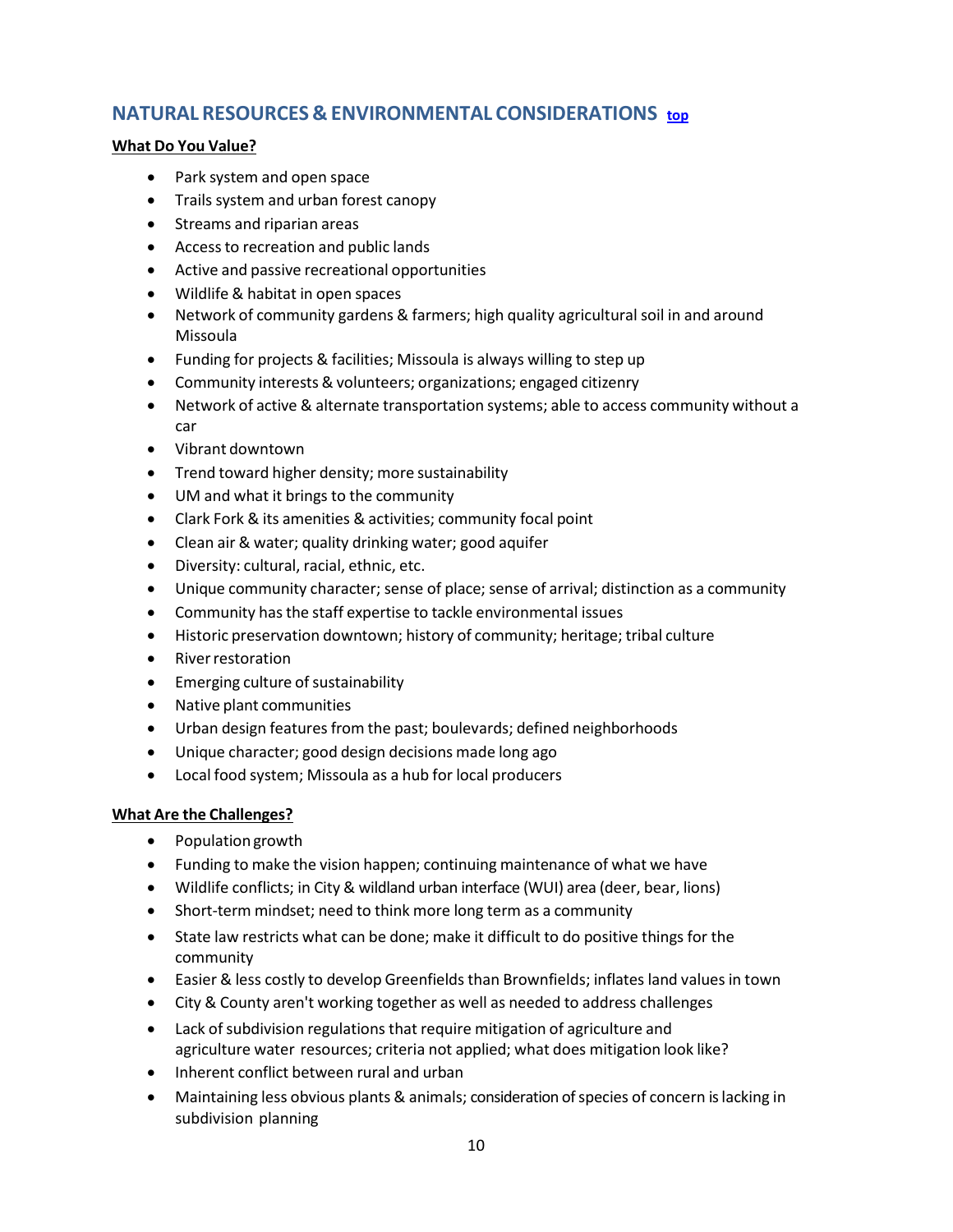- Seasonally poor air quality.
- Irrigated turf; water use; availability of quality water
- Land use & climate change combine to impact natural storage & water resources
- Too much focus on bi-modal: public or private; not enough collaboration
- Drainage & wastewater treatment; challenge to determine what to regulate
- Addressing issues of property rights & taking
- Mixed messages in community issues
- Community-wide discussion of economic development & what that looks like; broader environmental & sustainability issues must be considered
- Climate disruption
- Centrality of the automobile in zoning regulations; focus is on space for cars; makes it difficult to implement the complete streets vision
- Invasive plant and animal species
- Over-crowding of trails, river, and open space
- Capacity to protect environment; spills, clean-ups
- Poverty and economic disparity
- Population turnover is high; challenge to educate new residents & involve & engage; they don't understand where we've been as a community

- Remove barriers to innovation
- Engage organizations with different interests in a positive, productive manner; make non-traditional allies for problem solving; cross-spectral dialogue
- Develop a long term management plan for urban forests; need to modify funding formulas
- Encourage greater collaboration between UM & community; we have untapped expertise; different perspectives on university related development
- Create a coalition for fundraising; a forward thinking entity that involves all interests- health of community & economic development
- Invest in relationship with federal government; lobby for more support & funding
- Modify subdivision regulations to get better cooperation between City & County; develop fringe areas to city standards
- Lobby at state level for better support of local agency programs. (Statement was that legislature actually hinders local agency efforts now,)
- Increase enforcement of laws we do have (Ex. Open space rangers.)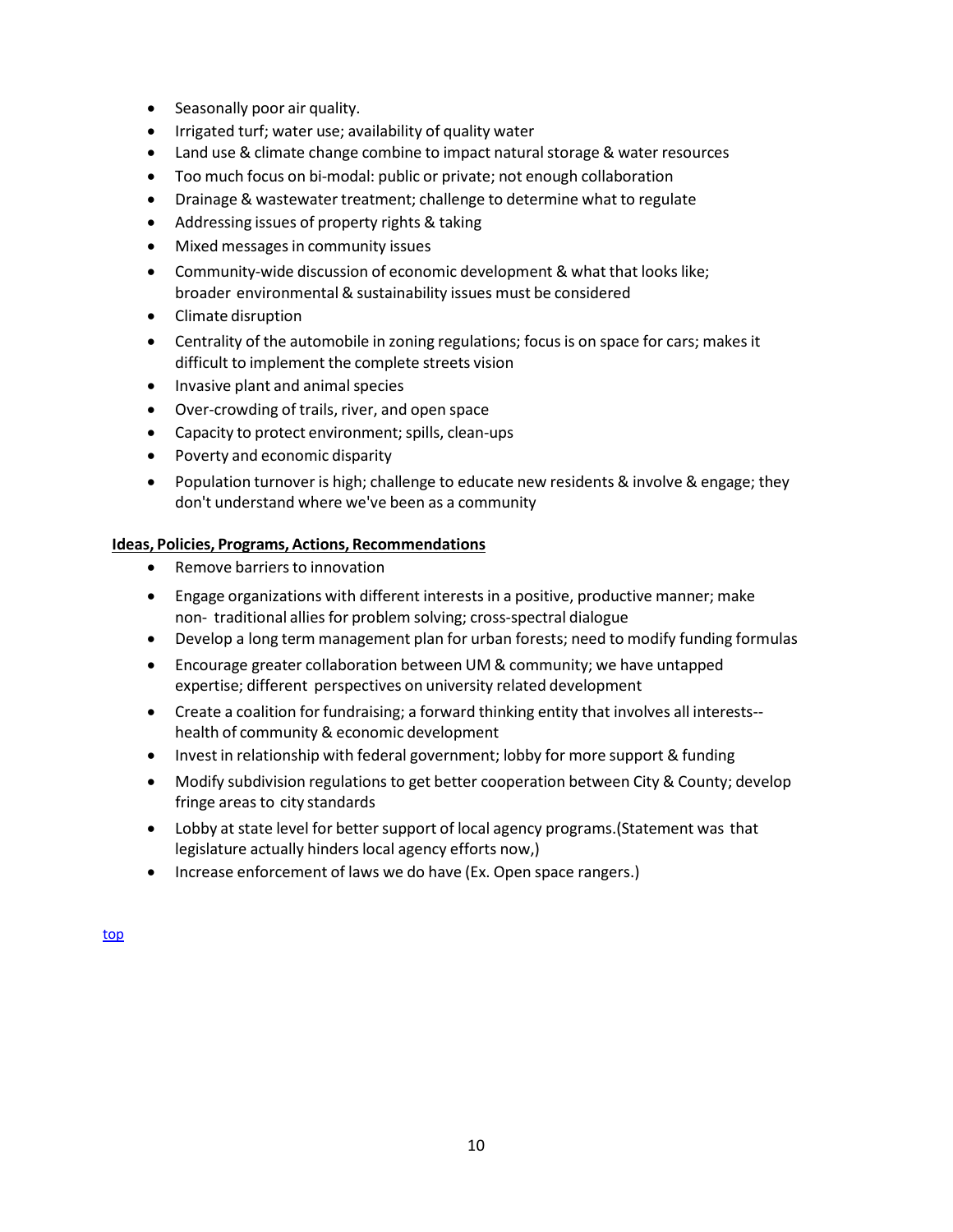# <span id="page-11-0"></span>**HOUSING [top](#page-0-1)**

#### **What Do You Value?**

- It is a welcoming place
- Fair and equitable for all, which leads to opportunity for all
- Small town feel in a large city
- Location in the rocky mountain west; access to outdoor recreation
- Easy to get around; trails, good transit, connectivity, and the opportunity to make it all better
- Diversity; of neighborhoods, commercial & residential areas; racial, ethnic, & cultural
- UM; highly educated populace in community
- River, viewsheds, downtown, and kid friendliness of community
- Attractions of all kinds for all kinds of folks; we attract & retain quality people
- Vibrant downtown;strong redevelopment agency to implement goals of plan
- Strong arts community
- Good health care system; high quality of care
- Collective willingness & passion to make things happen
- Good public and private schools
- Good diversity of housing providers that work collaboratively to get more done with limited resources
- Strong mental health support; strong 'pro bono' community in general

- Insufficient financial resources
- Resistance to living in attached housing
- High level of community involvement can result in rejection of new projects & ideas, and less needed housing get built as a result
- To provide more good housing; put downward price pressure on existing housing & incentive to maintain; more supply needed
- Provide safe & quality housing; not just affordable
- Lack mechanism to inspect & enforce safe housing (no housing code)
- High cost of housing results in less diversity in community than in the past
- Shift to service economy; lower wage jobs
- Economic development; growing the basic sector
- Mobile home owners have no place to go when displaced by development; no protection or assistance
- Insufficient supply of land zoned for multi-dwelling; realtors & developers running ads asking for property allowing 30 du/ac.
- Lack of small (2500 sf average) lot development opportunity
- Renters are underrepresented in community decision making
- Income gaps hinder ability of renters to move into ownership
- Need for zoning & land use to follow the plan; implementation; zoning changes to allow for more dense housing have not been initiated
- Need diversity of housing types in proximity to schools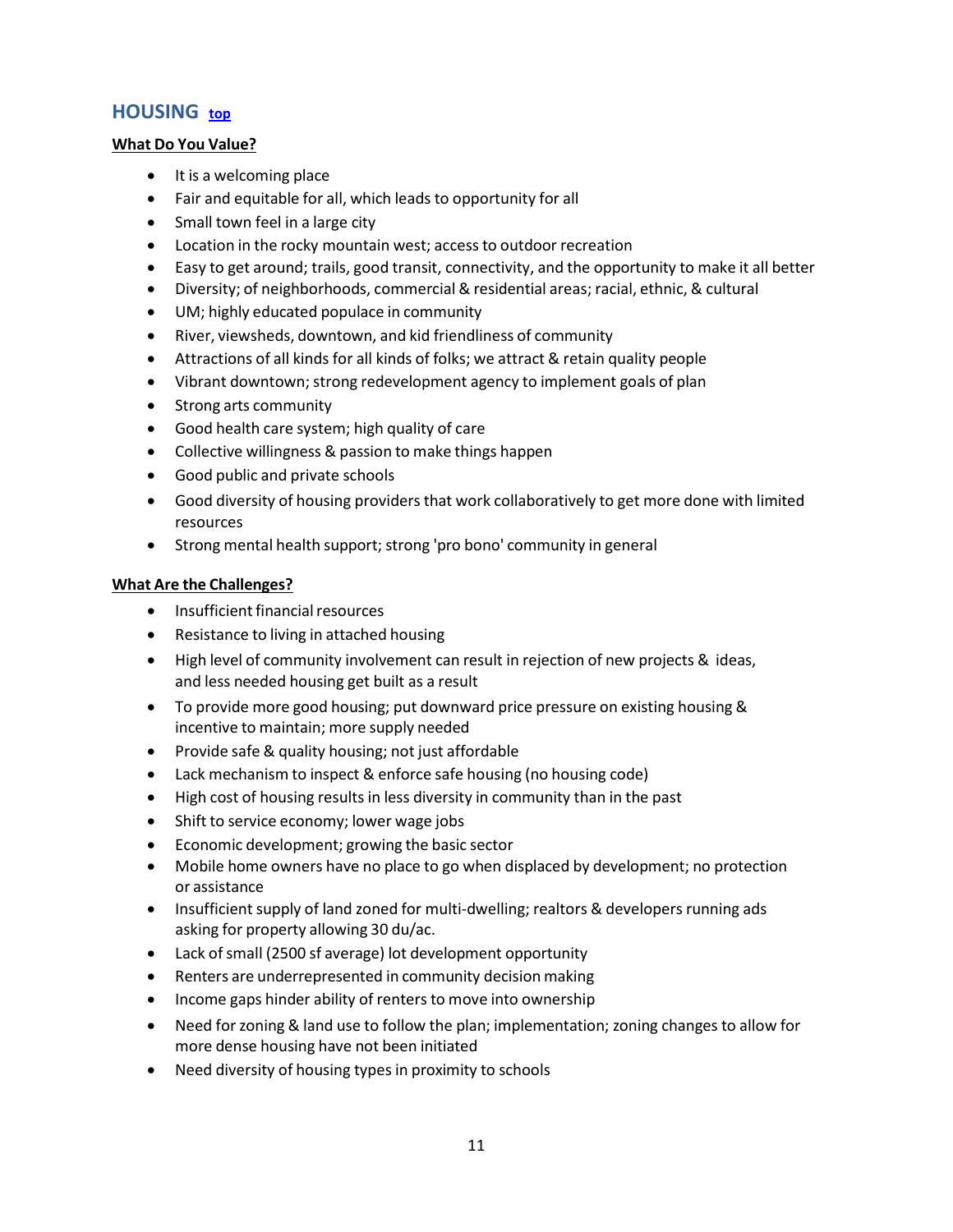- Changing demographics; fewer large families; housing assistance programs need to change as well
- Recognize the life cycle of housing; zoning should preserve character of neighborhoodsso that housing remains viable; not just multi-dwelling
- Financing for certain product types, like mixed use
- Safety is a barrier to downtown housing; crime, drug use, mental illness, & homelessness; perception that problem is worse than it actually is
- People opposed to growth
- Lack of support & policies for affordable housing (ex. definition of inclusionary zoning repealed by city); lack of commitment from City
- No zoning district where lots are smaller than 3000 sf. can be created
- [Community has never been] allowed to have this conversation; solutions are set aside & forgotten; implementation becomes political, resulting in resistance to affordable housing
- Market forces don't favor affordable housing; high end housing more profitable
- Missoula has a higher percentage of renters than most communities
- Lack of support services to assist resident during occupancy: mental health, drug prevention, etc.
- Homeless support not equal to what is needed; lack of support in community to keep people from becoming homeless; small debt problems become large ones because they aren't prevented
- Need pool of money for prevention of homelessness; assistance not available for prevention; client must be homeless to be eligible for assistance.
- Need a higher level of community wealth; debt burden linked to high dropout rate at UM and that has impacts community wide
- Debt has decreased the ability of people to qualify for programs; housing purchases are being delayed
- Units on low end of rental market not being improved; utilities remain expensive
- Cost burdening keeps renters renting
- More market niches now than ever; need more unit types & sizes to meet needs
- Political/structural changes are needed; no responsibility city wide
- Lack of global thinking; every problem doesn't have to be solved on site
- Balance needed preserving assets and addressing challenges
- Accessibility needs to be part of the zoning conversation; transit corridors provide the best opportunities for affordable housing

- Consider inclusionary zoning
- More money is needed to service delivery for low income & homelessness
- Rewrite Ch. 20, Affordable Housing; minimum lot size; inclusionary zoning & list of other tools; define what works to create affordable housing, then change the zoning so land is available; need leadership to move forward with zoning
- Risk avoidance to promote more favorable financing
- Allow for self-investing so that more low income people can help themselves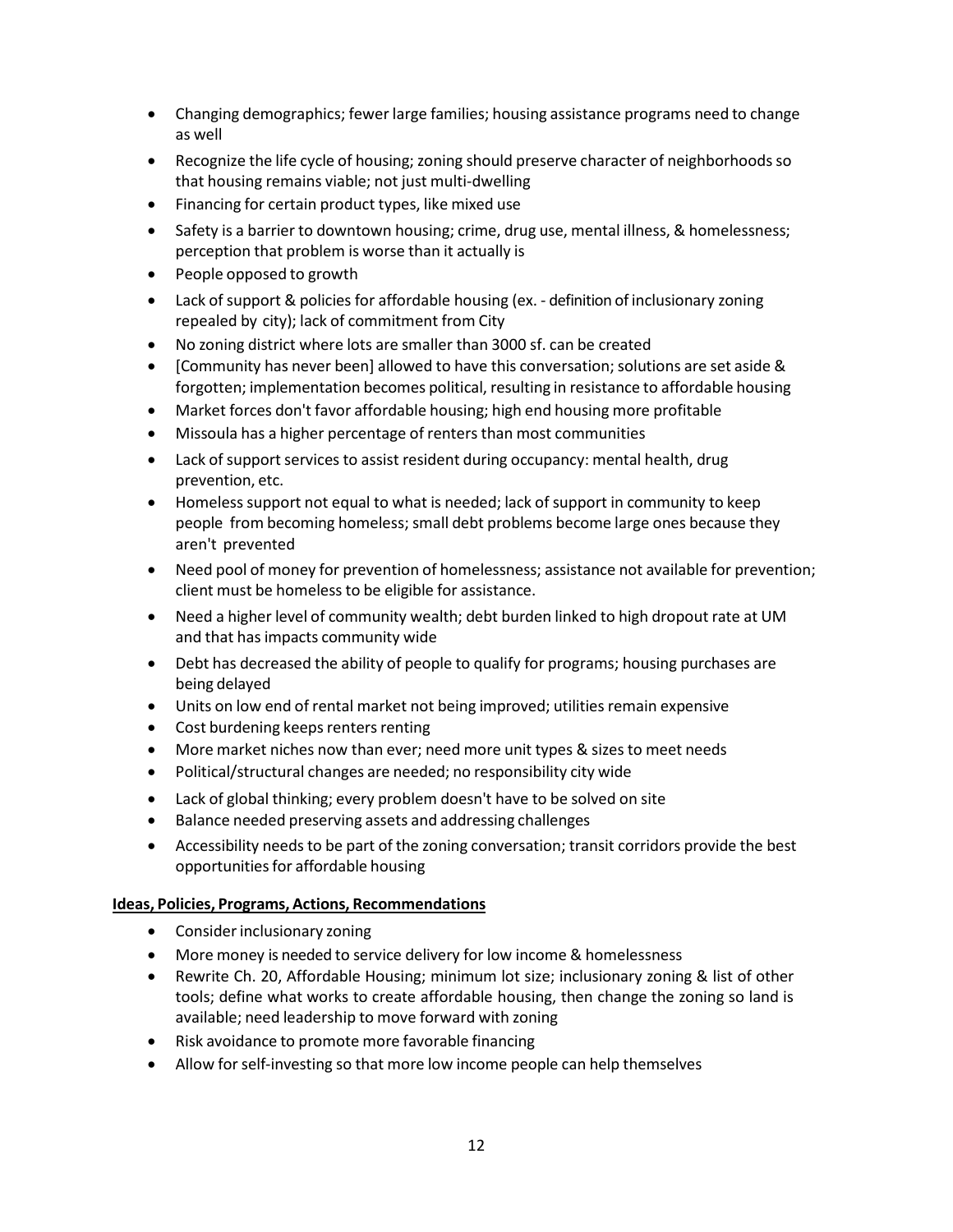- Approach Montana Community Development Corporation regarding housing; explore housing finance bonds
- Explore Tax increment finance (TIF) districts for backing loans; explore housing trust fund; RETT
- <span id="page-13-0"></span>• Housing problems are multi-faceted; multiple solutions needed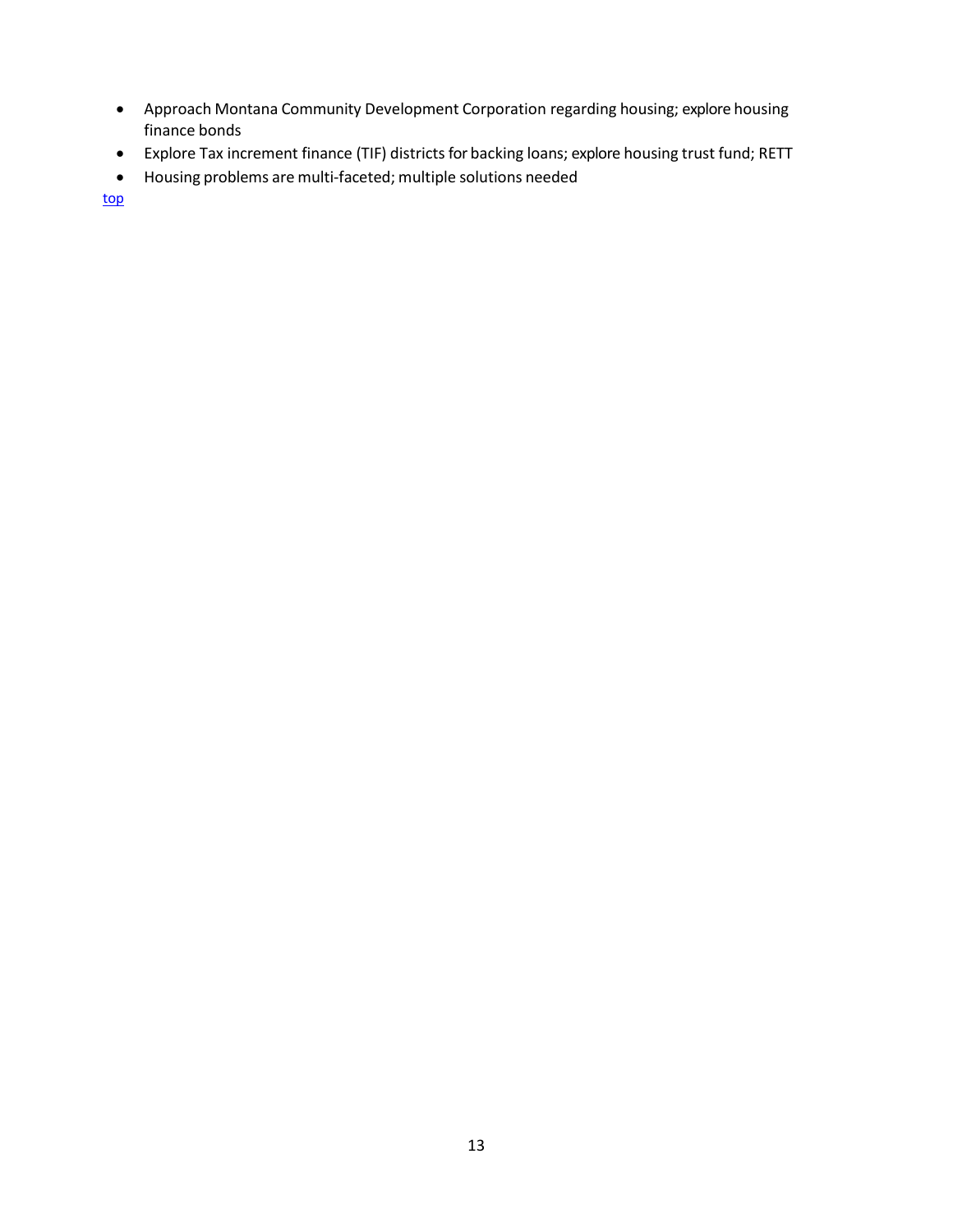# **ECONOMICDEVELOPMENT [top](#page-0-1)**

#### **What Do You Value?**

- Setting; clean air & water; landscape
- UM and highly educated citizenry
- Quality of life; excellent outdoor recreational opportunities
- Engaged community; highly participatory populace
- Welcoming, friendly community
- Safe (relatively) community
- Cultural heritage; diversity; good music
- Support for the local economy; entrepreneurial spirit
- Viability and diversity of downtown
- Quality health care
- Montana work ethic; quality of work force--knowledgeable & involved
- Quality public education
- Infrastructure; good public and social infrastructure
- Relationship of UM to life science industry; UM programs about more than just liberal arts

- Having a local voice in natural resource management decisions
- Climate change
- Work force numbers; difficult to recruit senior talent; a lot of under employment in community
- Cost of living: high housing costs make recruiting difficult
- Air quality
- Air transportation options and price
- Public safety
- Mis-match between training offered & training needed at UM; professional training offerings not flexible like 2-yr. schools
- UM not in "top 10" in any professional program
- Companies are leaving Missoula because of lack of "infrastructure" (training, community support, and conventional infrastructure)
- Uncertainties in the medical system; changing demographics
- UM as an employer is in decline; St. Pat's also; this has more impact on the community now that Smurfit-Stone is gone
- To gain competitive advantage in the types of industry we are trying to attract
- Deploying next generation of broadband
- Need policy based incentives to bring in industry
- To "transform" the local economy ("We are still planning for the economy we had, not the economy we have or are going to have.")
- Growth policy theme must be anti-sprawl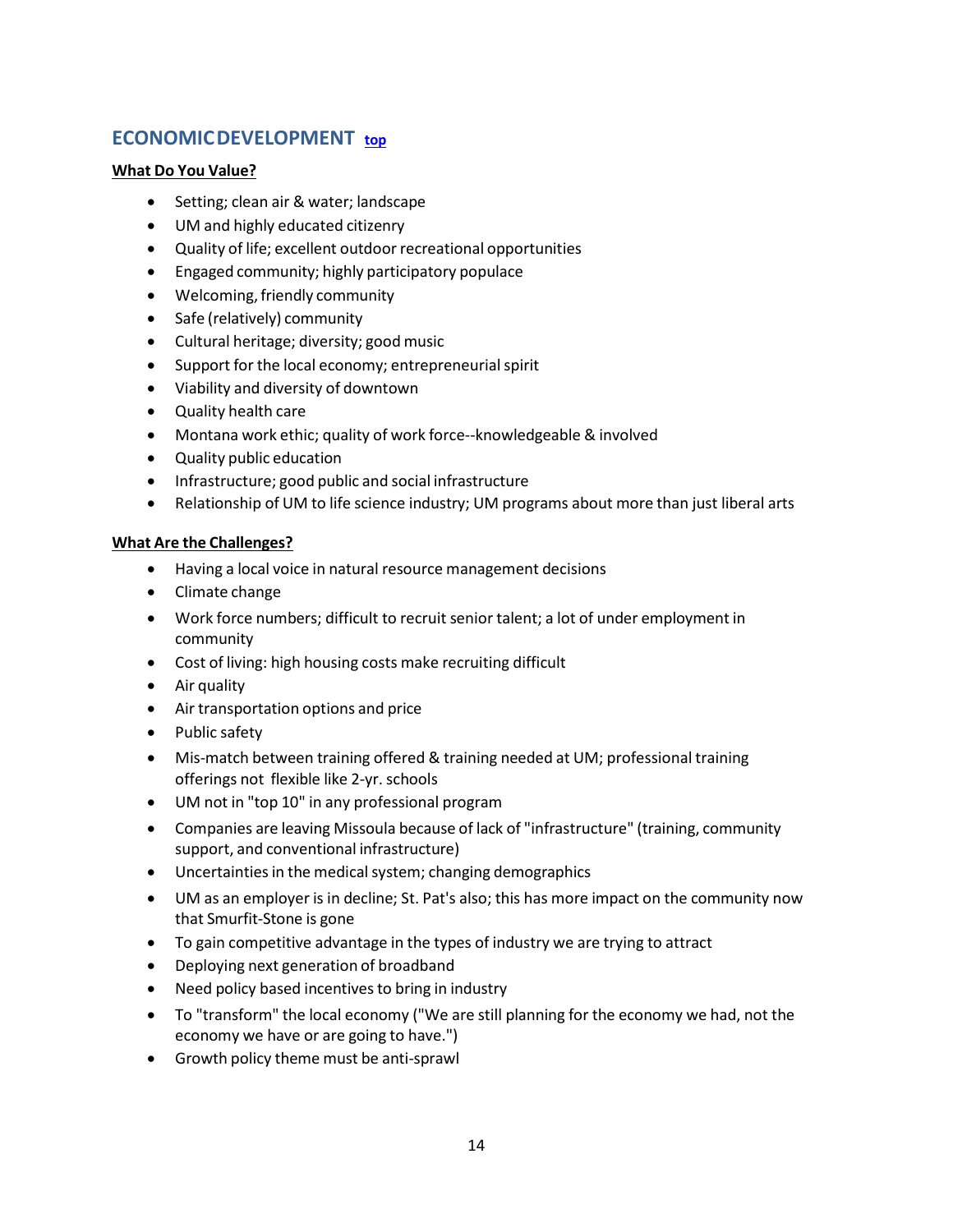- Establish consistency & transparency in the development review process
- Shift land use planning toward an economy that we will have
- Segregation of uses must go; tech industries want to be downtown because that's where their employees want to be, but land costs and public safety are barriers to that
- Action must be taken to address the problems identified above; safety & crime (and the perception that those problems are worse than they are) has become a barrier
- Change the anti-business perception; change should be a strategic priority; we need to have accurate diagnoses of actual problems
- Control permitting costs & difficulty
- Overcome past resistance to branding
- Revise the unclear & complex development process
- Change how natural resource management decisions are made to allow local input
- Implement zoning changes; multi-dwelling being built in commercially zoned areas.
- Address air quality from the standpoint of preventing asthma
- Raise the level of community wealth; this is a better metric than creating jobs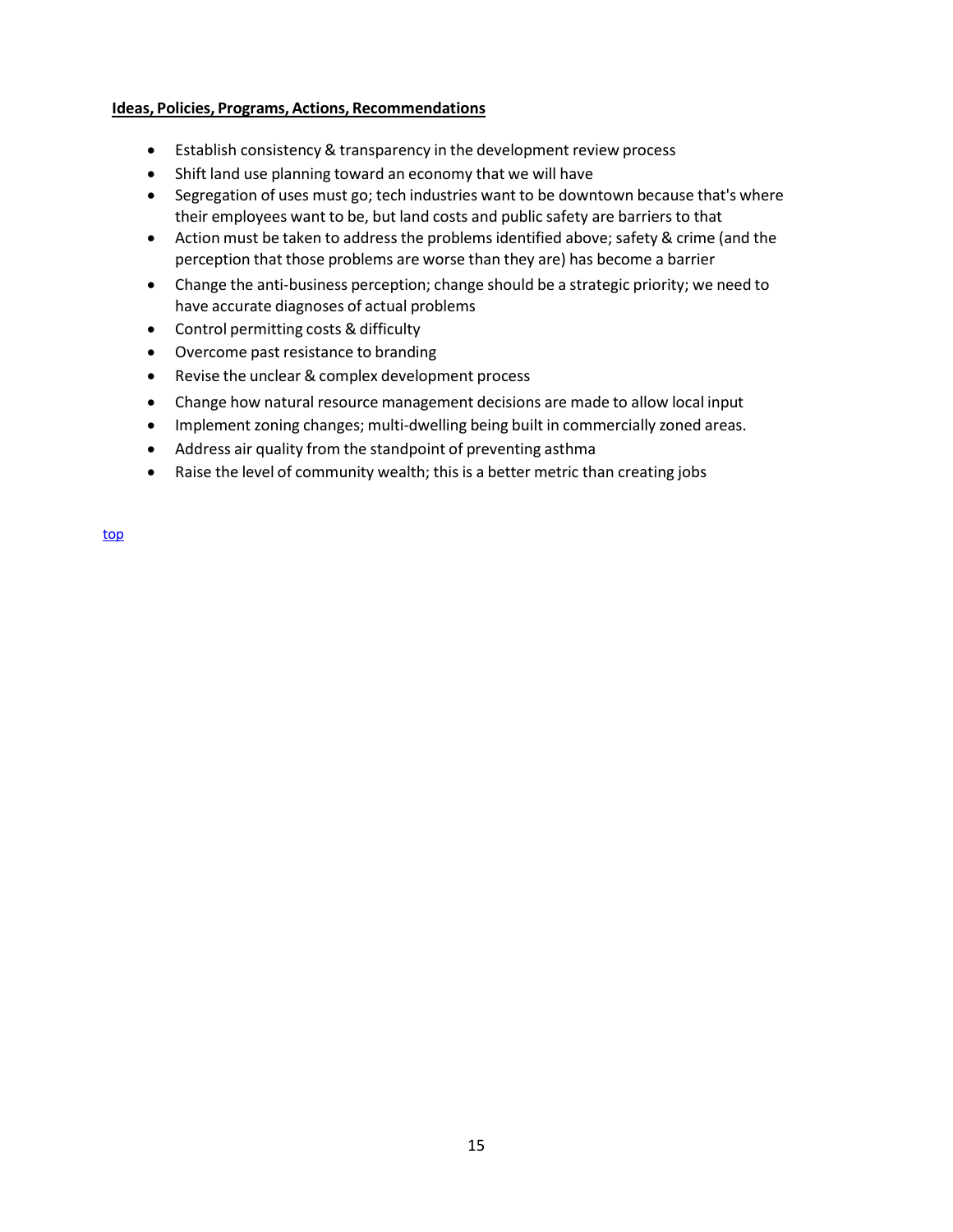# <span id="page-16-0"></span>**EMERGENCYSERVICES**

#### **What Do You Value?**

- Good road and water infrastructure but they need to be maintained and expanded to accommodate growth and access
- Parks/Trails/Open space and accessibility to these amenities
- Opportunities for outdoor activities
- General friendliness of the populace
- Good schools
- University sporting events, concerts, activities
- Business climate
- Quality work force
- Good access to medical care
- Good network of fire stations, good work force; good response time to emergencies
- Good relationships between public safety agencies
- Good applicant pool for workers because people want to live here
- Good relationships between public agencies and local businesses
- Good relationship with the university
- Multi-agency teams for public health
- Neighborhood response during avalanche was impressive

- Narrow streets cause ingress/egress access
- Downtown -safety, panhandlers, homeless
- Need temporary housing for homeless; end up in emergency room because there is no other place to be
- Homeless/Transient camps in USFS land
- First responders must also deal with violence in homeless camps
- Homeless camps a problem in fire season
- A challenge to extend services to new areas that are growing
- River and bridges are a challenge to move traffic
- Street patterns dead end streets, off-set streets, lack of connectivity
- Montana Rail Link creates a traffic issue for emergency responders
- Moving hazardous materials through town on rail and highways is becoming more frequent and is a challenge
- Lack of available space for new growth
- Wild land Urban Interface (WUI) challenging topography. Fire safe practices are voluntary and not enforceable.
- Development that occurs outside of the subdivision process in the WUI is not subject to review
- Addressing fire safety needs should occur before construction
- Other risks/hazards include avalanches, floods due to ice jams, providing essential services to areas that are cut off due to flooding